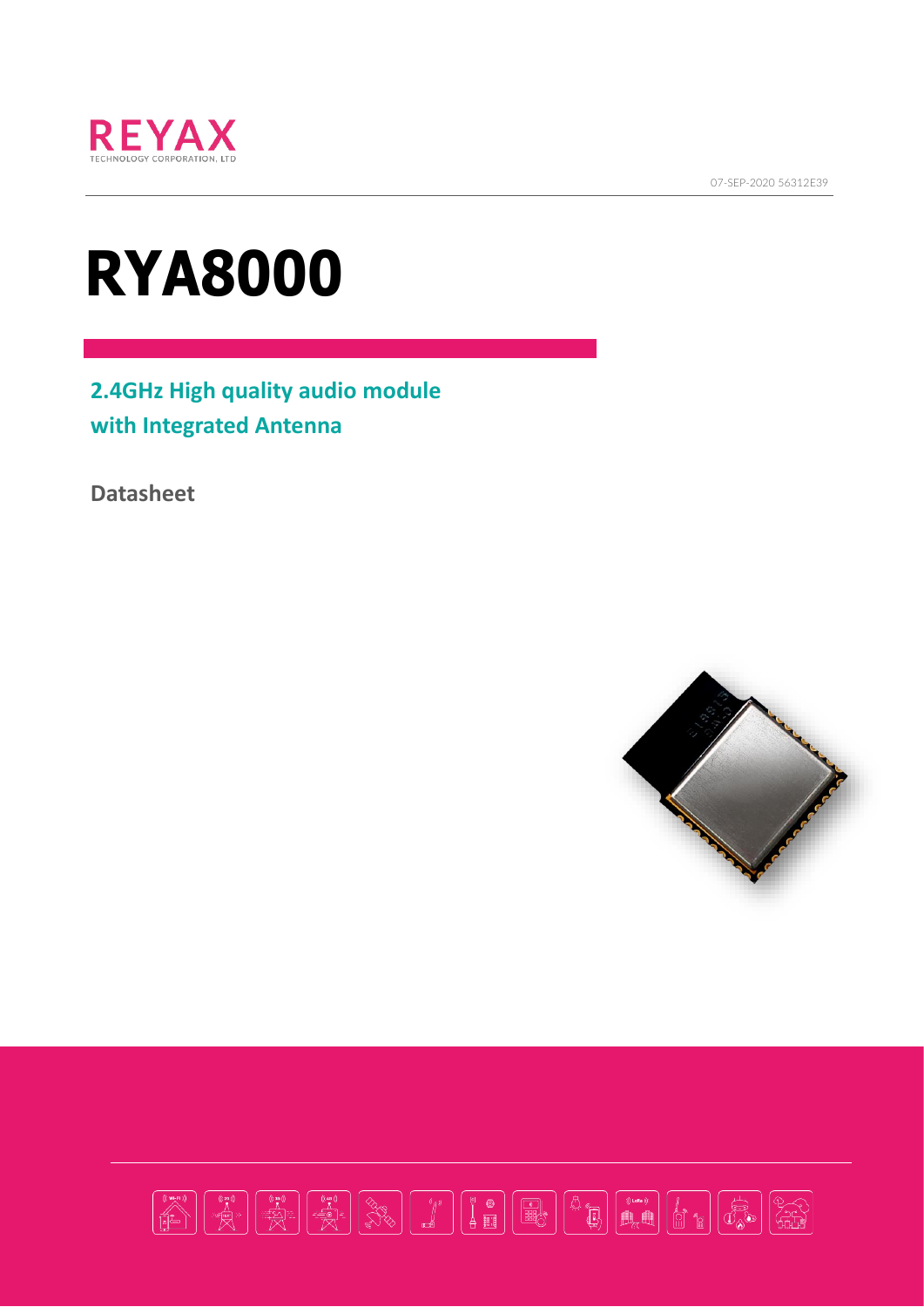**REYAX** 

## **PRODUCT DESCRIPTION**

The RYA8000 has low enough latency and high quality audio signal transmission ability. that users are not bothered by delay when playing their favorite games or audio applications.

## **FEATURES**

- Be able to customize firmware.
- Be able to 10ms Audio latency.
- FSK or GFSK modulation.
- Low sleep current under 15uA.
- High data rate 4M mode.
- High TX power level 17 dBm.
- High RX sensitivity: -85dBm at data rate 4M mode.
- Low Battery Detector indication.
- Audio digital mixer.
- USB 2.0 compatible controller for Interrupt/Isochronous audio class.

## **APPLICATIONS**

- Gaming Handset
- Voice broadcast
- Wireless audio peripheral
- Wireless microphone/speaker system
- 2.4GHz wireless home theater
- Voice broadcast

## **OS SUPPORT**

- PC : WinXP, Vista32/64, Win7 32/64, Win8/8.1, Win10.
- MAC : Mac OS®X (Support version after 10.2.8)
- PS4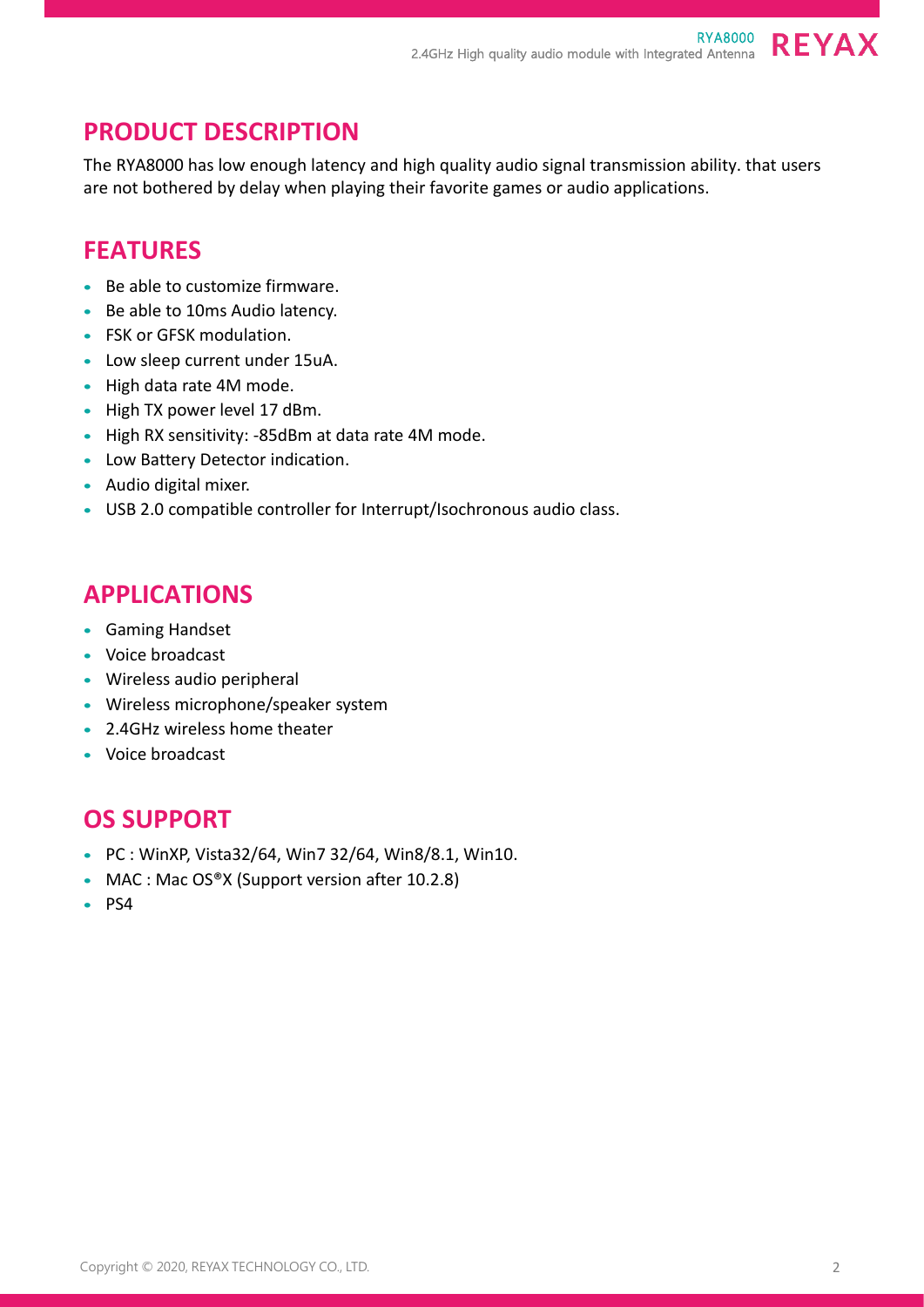## Item Min. Typical Max. Unit Condition Operation Voltage  $\begin{vmatrix} 2.7 & 3.3 & 3.6 & 1 & 1 \end{vmatrix}$  V  $\begin{vmatrix} 2.7 & 2.7 & 3.3 & 3.6 \end{vmatrix}$  v  $\begin{vmatrix} 2.6 & 2.7 & 2.7 & 2.7 \end{vmatrix}$ RF Output Power | 10 | 17 | dBm RF Input level | | | | | | | | dBm Audio latency 10 | and in Sec Active Current 130 mA TX power @ 17dBm Sleep Current  $\begin{vmatrix} 1 & 15 & 1 \end{vmatrix}$  uA Data rate 1 3.072 | 4.096 Mbps Audio sampling rate  $\begin{vmatrix} 32 & 1 \end{vmatrix}$  48 KSPS Wake Up Time 1 ms VIH  $\vert$  0.8\*VDD  $\vert$  VDD  $\vert$  V High level input voltage VIL 0 0.2\*VDD V Low-level input voltage VOH VDD-0.4 VDD-0.4 VDD VDD V High level output voltage VOL 0 0 0.4 V Low level output voltage RF Frequency Range | 2400 | 2483.5 | MHz Operating Temperature | 0 | 25 | +85 | °C Antenna <sup>|</sup> | | | | | | | | | | | PCB or External Antenna Weight | 0.8 | g

## **SPECIFICATION**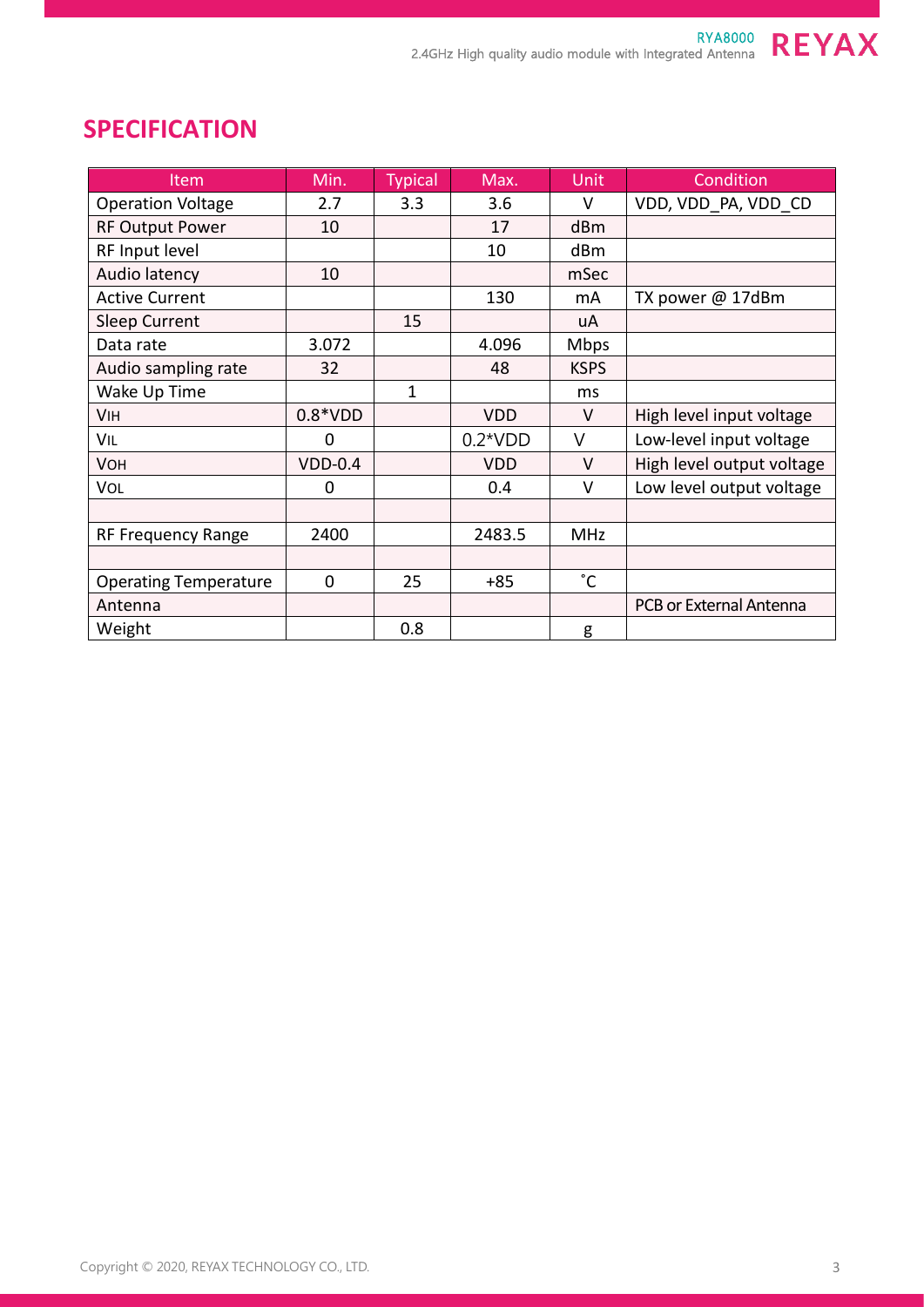

## **PIN DESCRIPTION**



| Pin            | <b>Name</b> | I/O | Condition                              |
|----------------|-------------|-----|----------------------------------------|
| $\mathbf{1}$   | <b>GND</b>  |     | Ground                                 |
| $\overline{2}$ | <b>RF</b>   | I/O | RYA800E External Antenna Version Used. |
| 3              | P3.6        | I/O | Reserved, Leave Unconnected.           |
| $\overline{4}$ | P3.5        | I/O | Reserved, Leave Unconnected.           |
| 5              | USB DP      | I/O | <b>USB Data Plus</b>                   |
| 6              | USD_DM      | I/O | <b>USB Data Minus</b>                  |
| $\overline{7}$ | VDD_PA      | I   | PA power supply input.                 |
| 8              | VDD_CD      | I   | Audio CODEC power supply input.        |
| 9              | <b>VDD</b>  | I   | Power supply input.                    |
| 10             | RESET N     |     | RESET, Keep Low over 50mSec.           |
| 11             | P3.4        | I/O | Reserved, Leave Unconnected.           |
| 12             | P3.3        | I/O | Reserved, Leave Unconnected.           |
| 13             | P3.2        | I/O | Reserved, Leave Unconnected.           |
| 14             | P3.1        | I/O | Reserved, Leave Unconnected.           |
| 15             | P3.0        | I/O | Reserved, Leave Unconnected.           |
| 16             | P1.7        | I/O | Reserved, Leave Unconnected.           |
| 17             | P1.6        | I/O | Reserved, Leave Unconnected.           |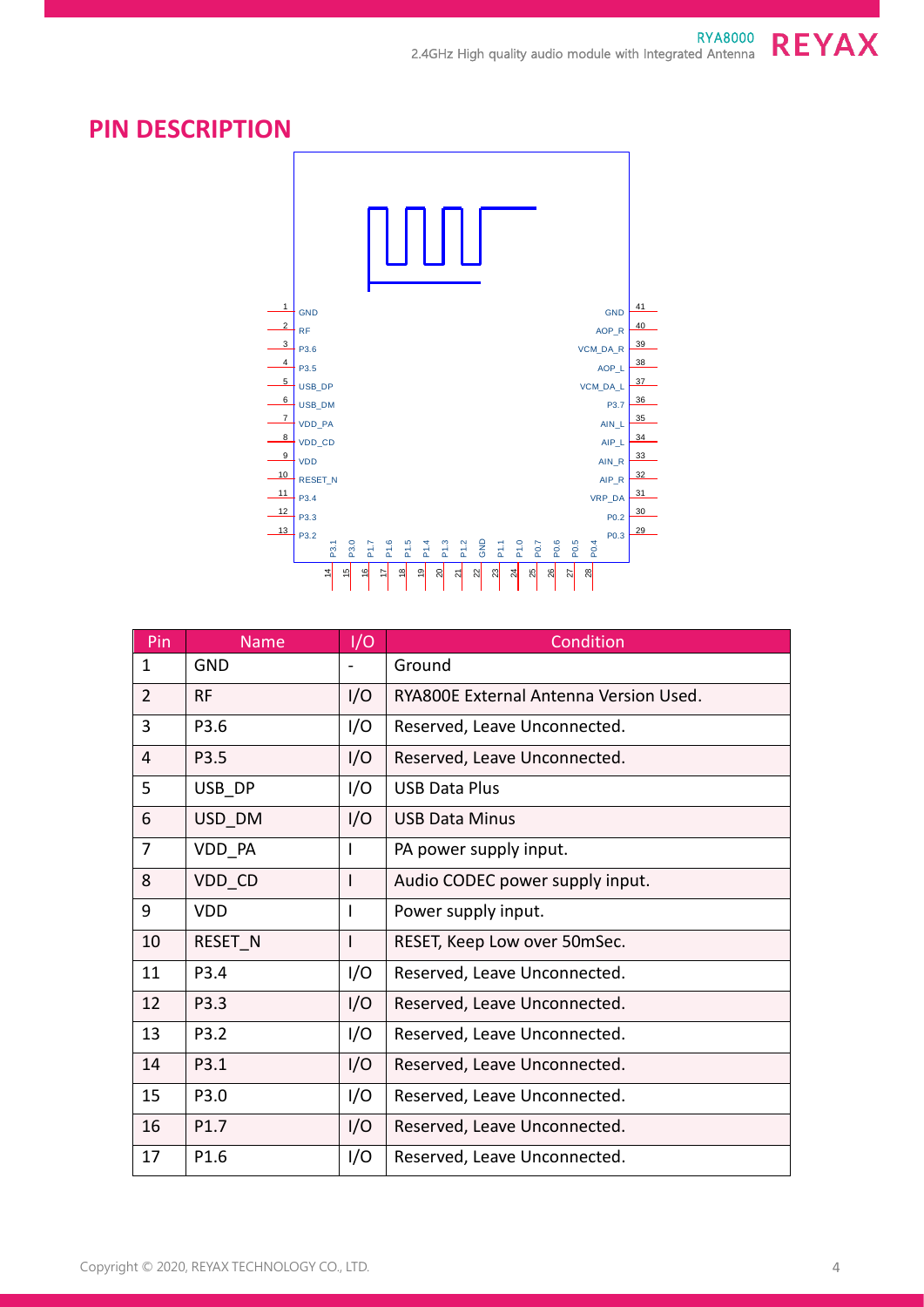| 18 | P1.5             | I/O                      | Reserved, Leave Unconnected.                 |
|----|------------------|--------------------------|----------------------------------------------|
| 19 | P1.4             | I/O                      | Reserved, Leave Unconnected.                 |
| 20 | P1.3             | I/O                      | Reserved, Leave Unconnected.                 |
| 21 | P1.2             | I/O                      | Reserved, Leave Unconnected.                 |
| 22 | <b>GND</b>       | $\overline{\phantom{0}}$ | Ground                                       |
| 23 | P1.1             | I/O                      | Reserved, Leave Unconnected.                 |
| 24 | P1.0             | I/O                      | Reserved, Leave Unconnected.                 |
| 25 | P0.7             | I/O                      | Reserved, Leave Unconnected.                 |
| 26 | P0.6             | I/O                      | Reserved, Leave Unconnected.                 |
| 27 | P <sub>0.5</sub> | I/O                      | Reserved, Leave Unconnected.                 |
| 28 | P0.4             | I/O                      | Reserved, Leave Unconnected.                 |
| 29 | P0.3             | I/O                      | Reserved, Leave Unconnected.                 |
| 30 | P <sub>0.2</sub> | I/O                      | Reserved, Leave Unconnected.                 |
| 31 | VRP DA           | I/O                      | Reserved, Leave Unconnected.                 |
| 32 | $AIP_R$          | $\overline{1}$           | Audio/Voice ADC R-channel positive input     |
| 33 | AIN R            | $\overline{O}$           | Audio/Voice ADC R-channel negative reference |
| 34 | AIP L            | I/O                      | Audio/Voice ADC L-channel positive input     |
| 35 | AIN L            | I/O                      | Audio/Voice ADC L-channel negative reference |
| 36 | P3.7             | I/O                      | Reserved, Leave Unconnected.                 |
| 37 | VCM DA L         | $\overline{O}$           | Audio DAC L-channel common mode output.      |
| 38 | AOP L            | $\overline{O}$           | Audio DAC L-channel output.                  |
| 39 | VCM DA R         | $\overline{O}$           | Audio DAC R-channel common mode output.      |
| 40 | AOP_R            | $\mathsf{O}$             | Audio DAC R-channel output.                  |
| 41 | <b>GND</b>       |                          | Ground                                       |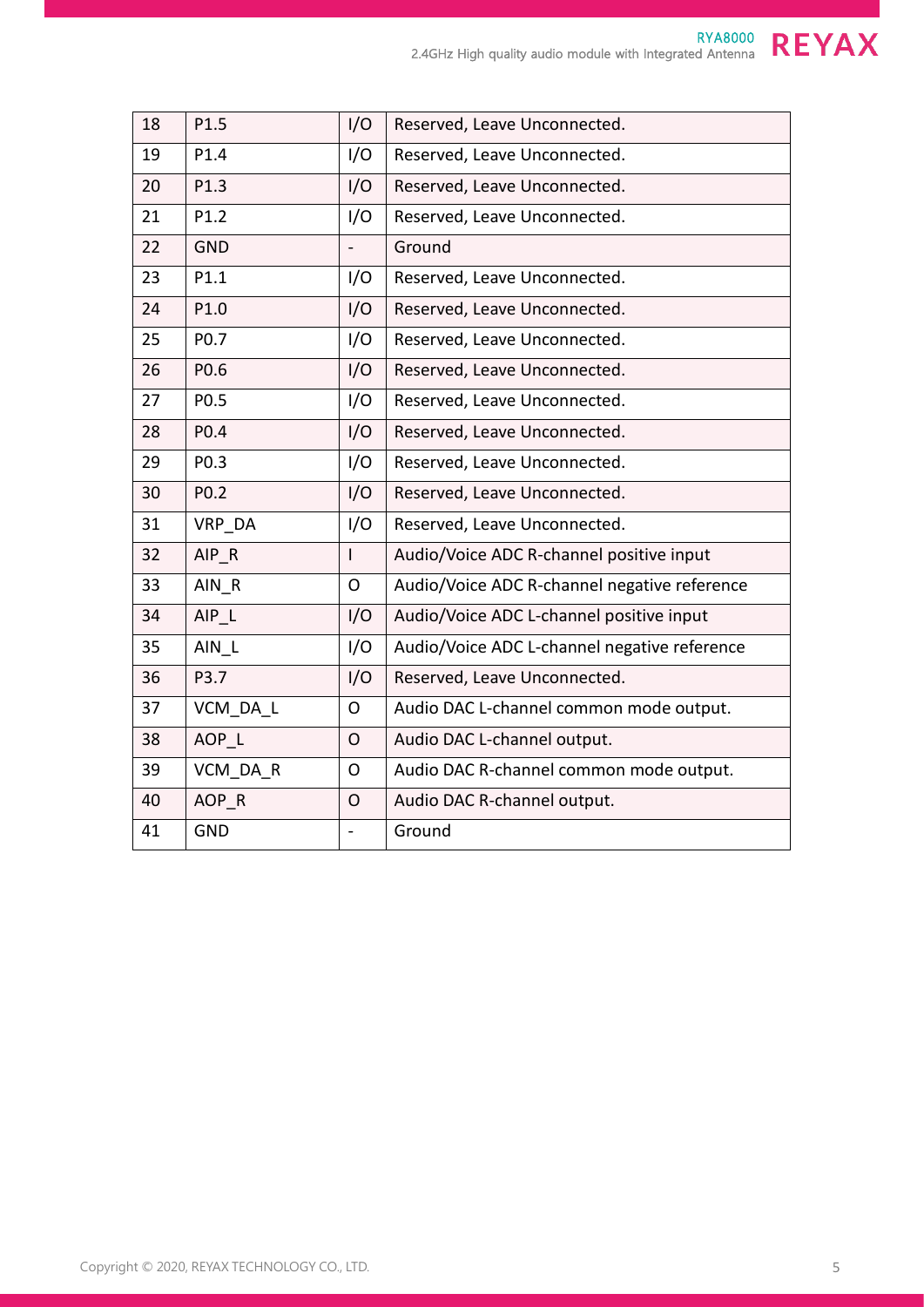## **BLOCK DIAGRAM**

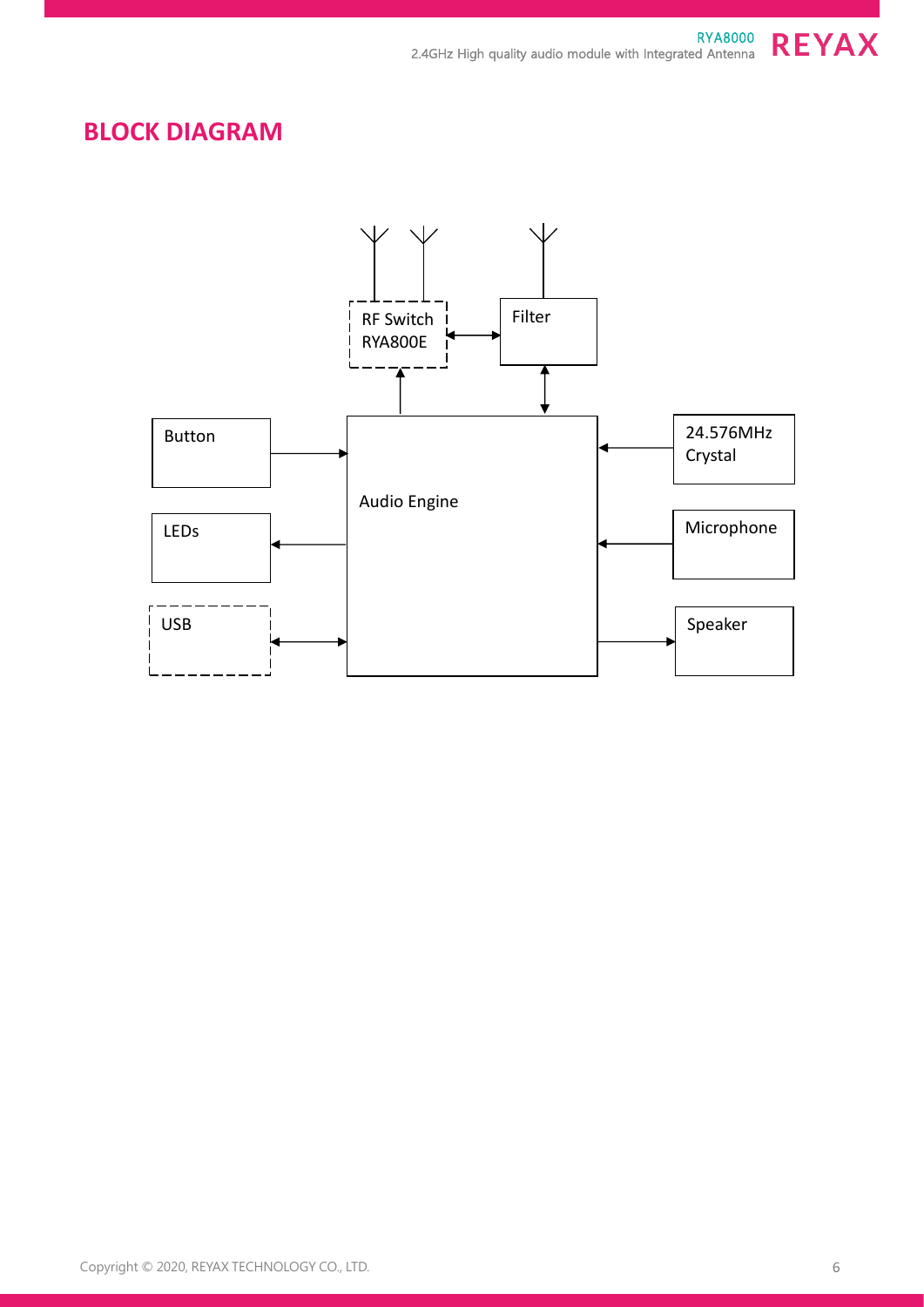## **APPLICATION SCHEMATIC RYA8000\_Lite**

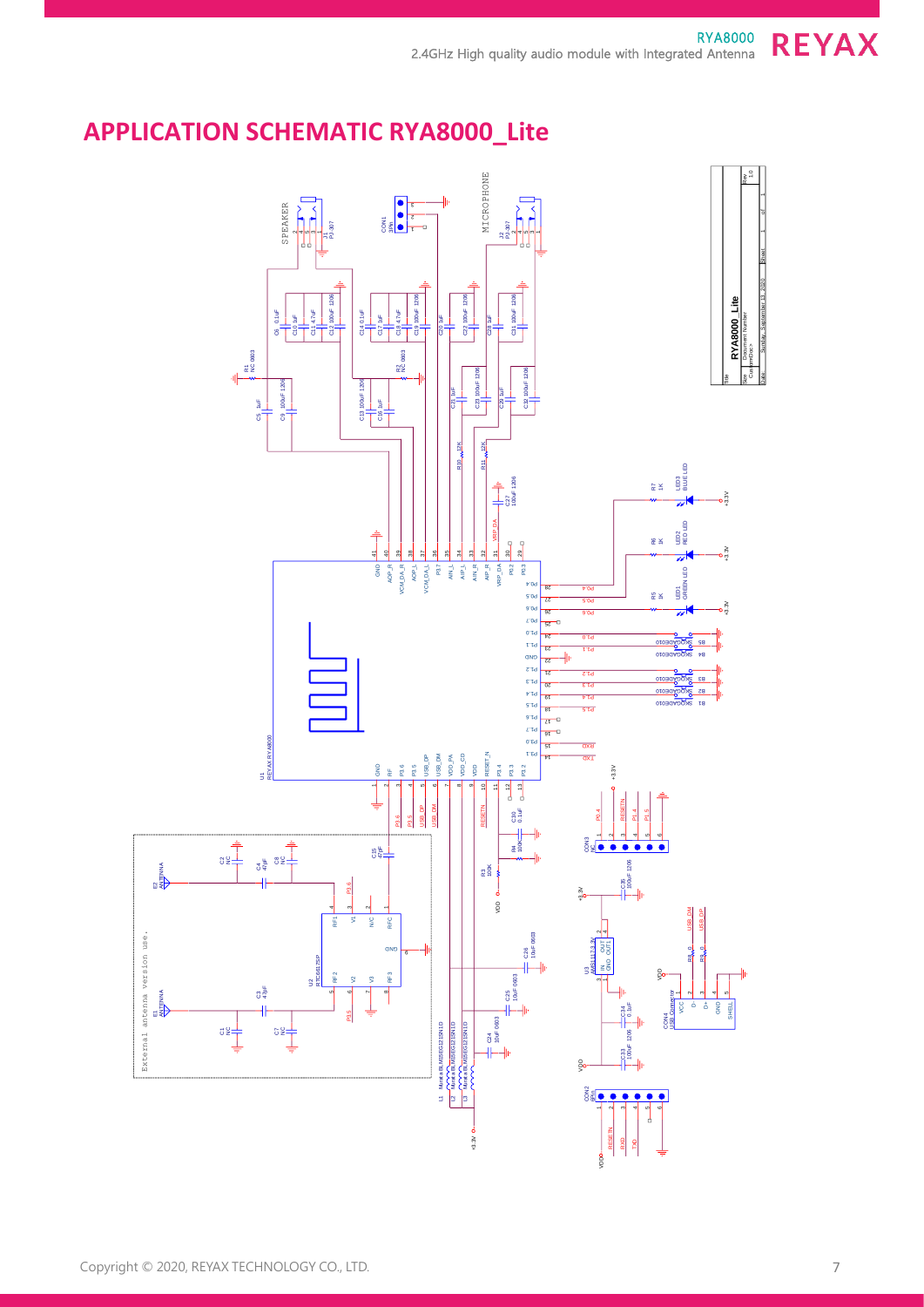## **APPLICATION SCHEMATIC RYA8000\_USB**

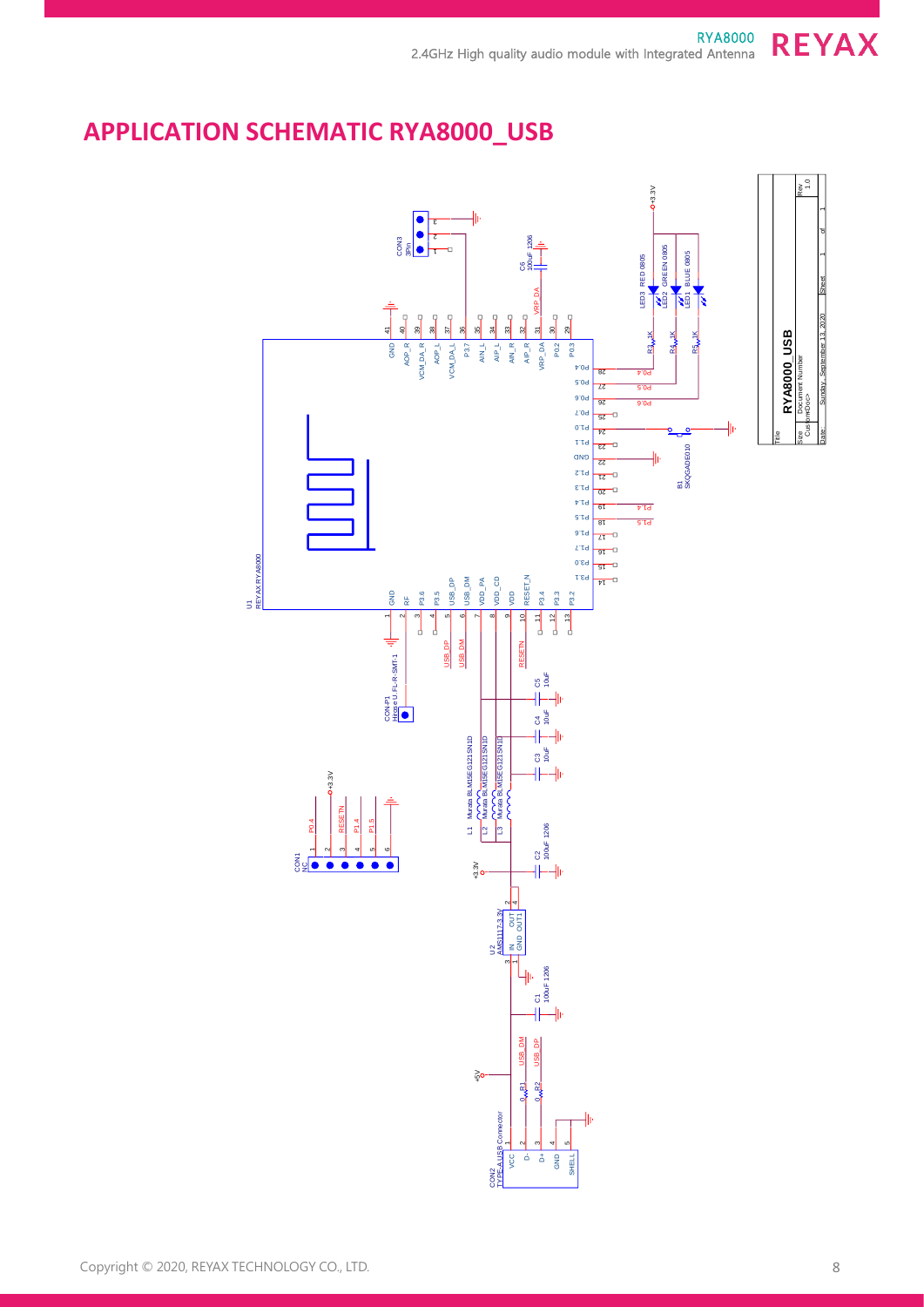## **STANDARD FIRMWARE FUNCTION**

### **RYA8000\_USB**

There is a connecting button, long press 5 seconds to connecting mode.

The state will be indicated by LED.

Offline mode: the red light flashes once per second.

Connecting mode: the red light flashes 2 times per second when entering the connecting mode.

[1] Successful connecting: the green light flashes. If offline for 10 minutes, it will automatically shut down and turn off the light.

[2] Fail connecting: If the connecting is not successful after two minutes, the red light turns to flash once every 1 second.

#### **RYA8000\_Lite**

Support two channels of stereo audio reception (2 channels of 44.1KHz audio sampling, 16bit, DAC). 1 channel microphone transmission (audio sampling 44.1KHz, 16bit, ADC).

The button supports virtual 7.1 on/off, power switch and ID pairing (power switch: long press for 2 seconds to turn on/off the headset; automatically reconnecting when power on or pressing for 5 seconds to connecting mode while it's offline mode), button interface [P1.0]

With LED indication, the red light flashes twice when offline after power on, the LED output port [P0.5]. The green flashes slowly every 3 seconds when connected (bright 200mS), the LED output port [P0.6]. After 5 minutes of unconnected or unsuccessful pairing, it will automatically shut down and turn off the light. The shutdown quiescent current (the serial port of the whole machine) is less than 1uA. If you need to continue to use, press the power button to turn on.

The remaining 15% of the power, turn off the connection green light, the red light flashes once every 5 seconds (200mS on), LED output port [P0.5]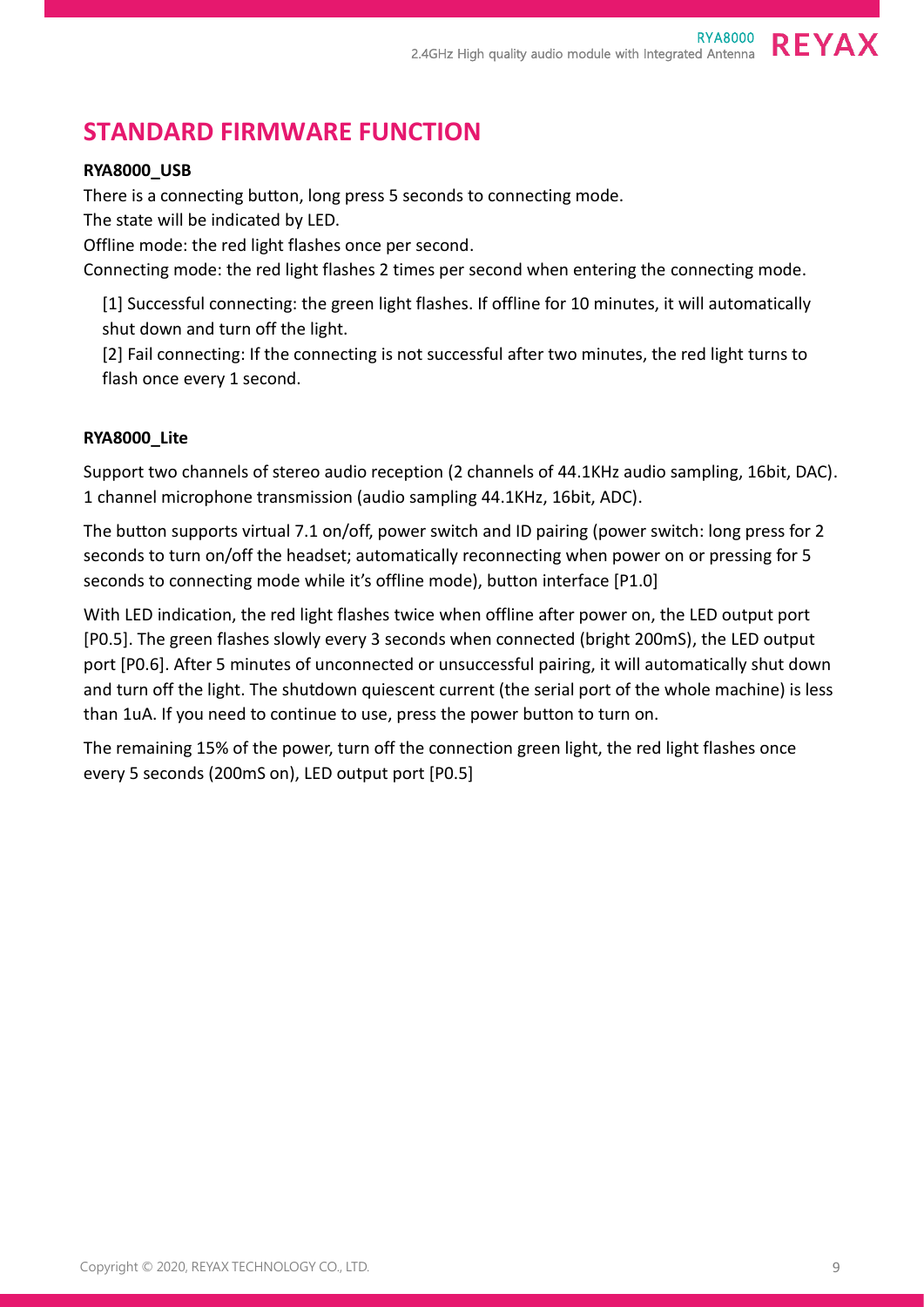## **REFLOW SOLDERING**

Consider the "IPC-7530 Guidelines for temperature profiling for mass soldering (reflow and wave) processes, published 2001.

#### **Preheat phase**

Initial heating of component leads and balls. Residual humidity will be dried out. Please note that this preheat phase will not replace prior baking procedures.

- Temperature rise rate: max. 3 °C/s If the temperature rise is too rapid in the preheat phase it may cause excessive slumping.
- Time: 60 120 s If the preheat is insufficient, rather large solder balls tend to be generated. Conversely, if performed excessively, fine balls and large balls will be generated in clusters.
- End Temperature: 150 200 °C If the temperature is too low, non-melting tends to be caused in areas containing large heat capacity.

#### **Heating/ Reflow phase**

The temperature rises above the liquidus temperature of 217°C. Avoid a sudden rise in temperature as the slump of the paste could become worse.

- Limit time above 217 °C liquidus temperature: 40 60 s
- Peak reflow temperature: 245 °C

#### **Cooling phase**

A controlled cooling avoids negative metallurgical effects (solder becomes more brittle) of the solder and possible mechanical tensions in the products. Controlled cooling helps to achieve bright solder fillets with a good shape and low contact angle.

• Temperature fall rate: max 4 °C/s To avoid falling off, the module should be placed on the topside of the motherboard during soldering.



#### **Recommended soldering profile**

**\*Note: Does not support upside-down/bottom side reflow.**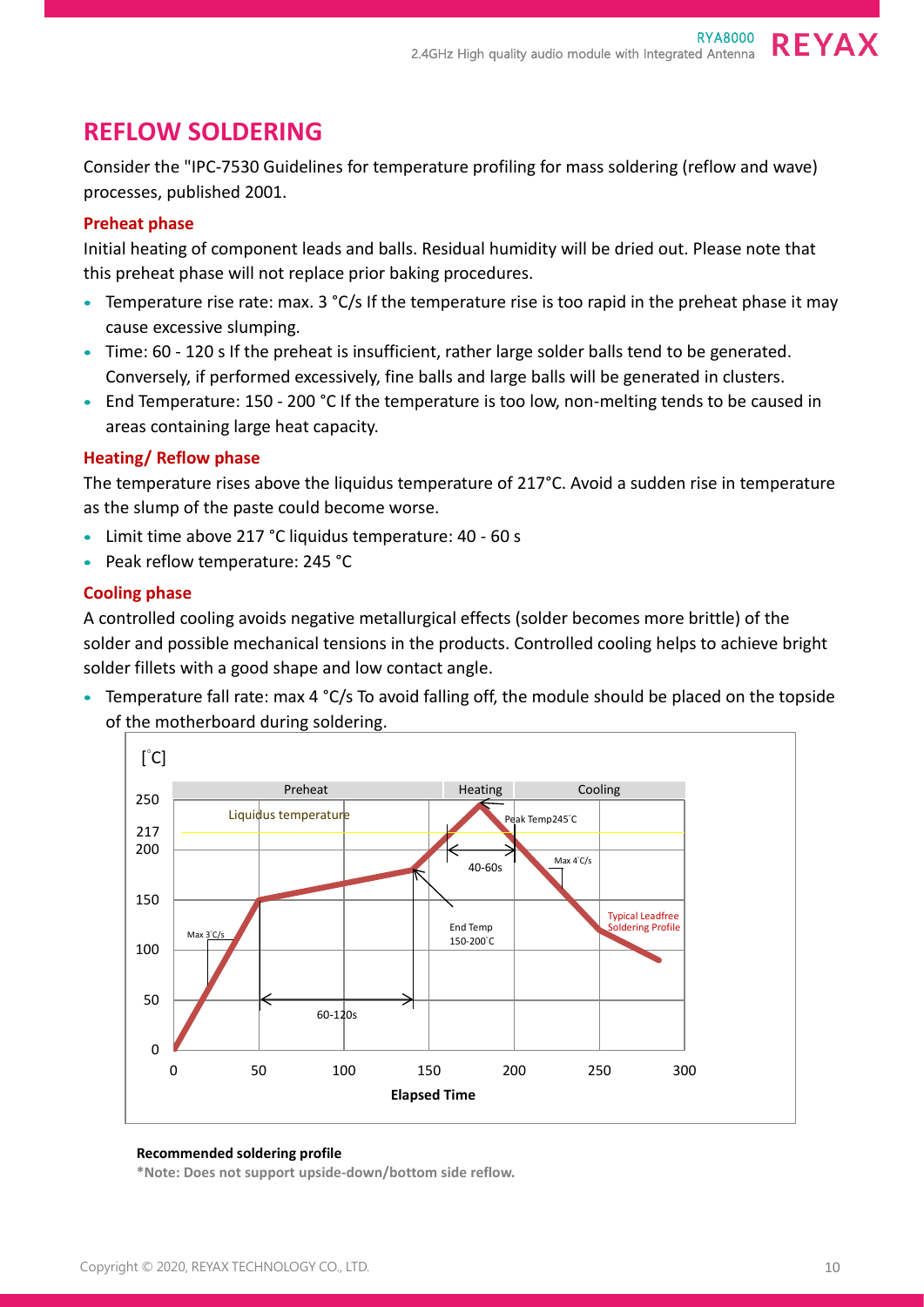

## **DIMENSIONS**





Unit : mm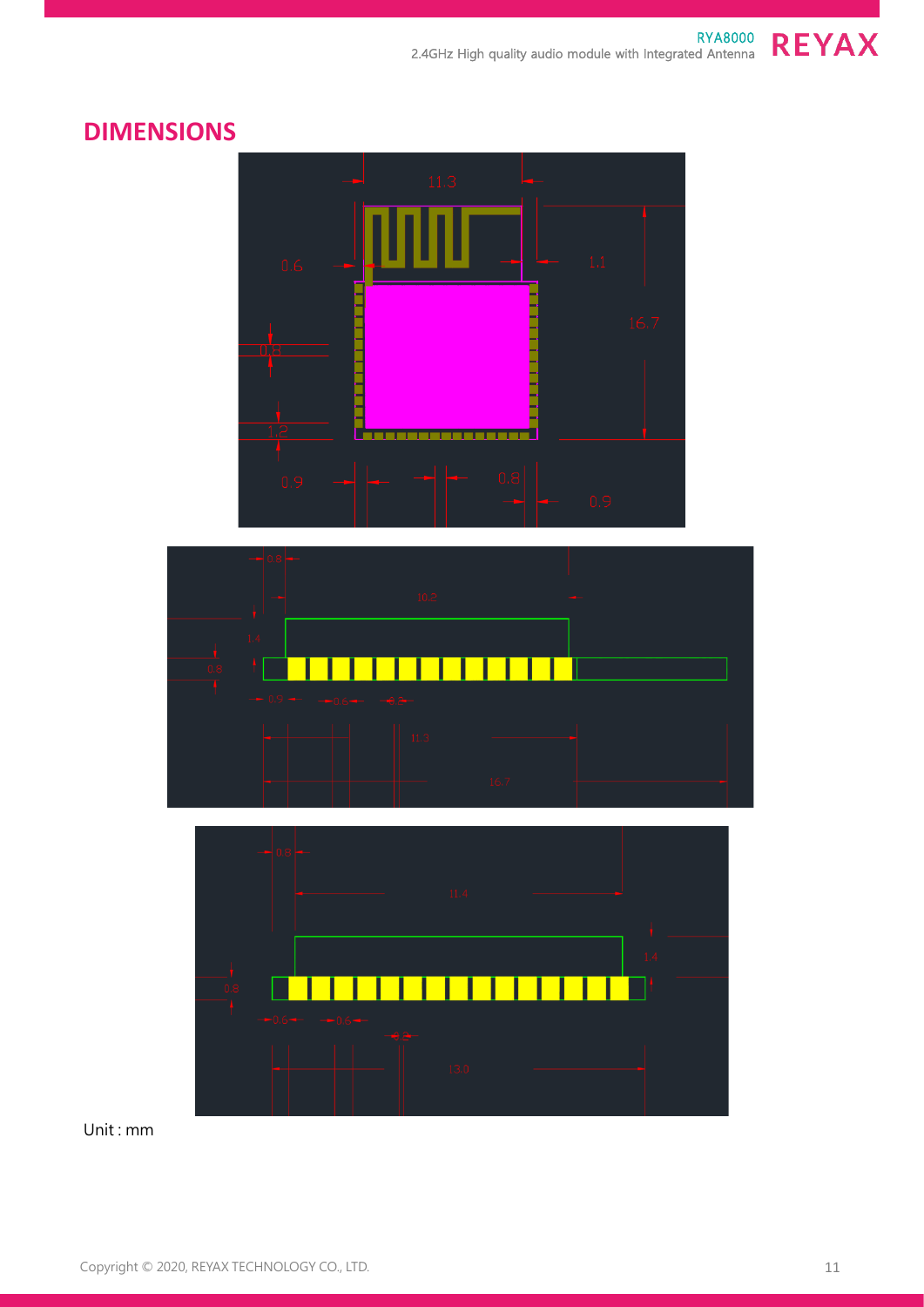## **LAYOUT FOOTPRINT RECOMMENDATIONS**



Unit : mm